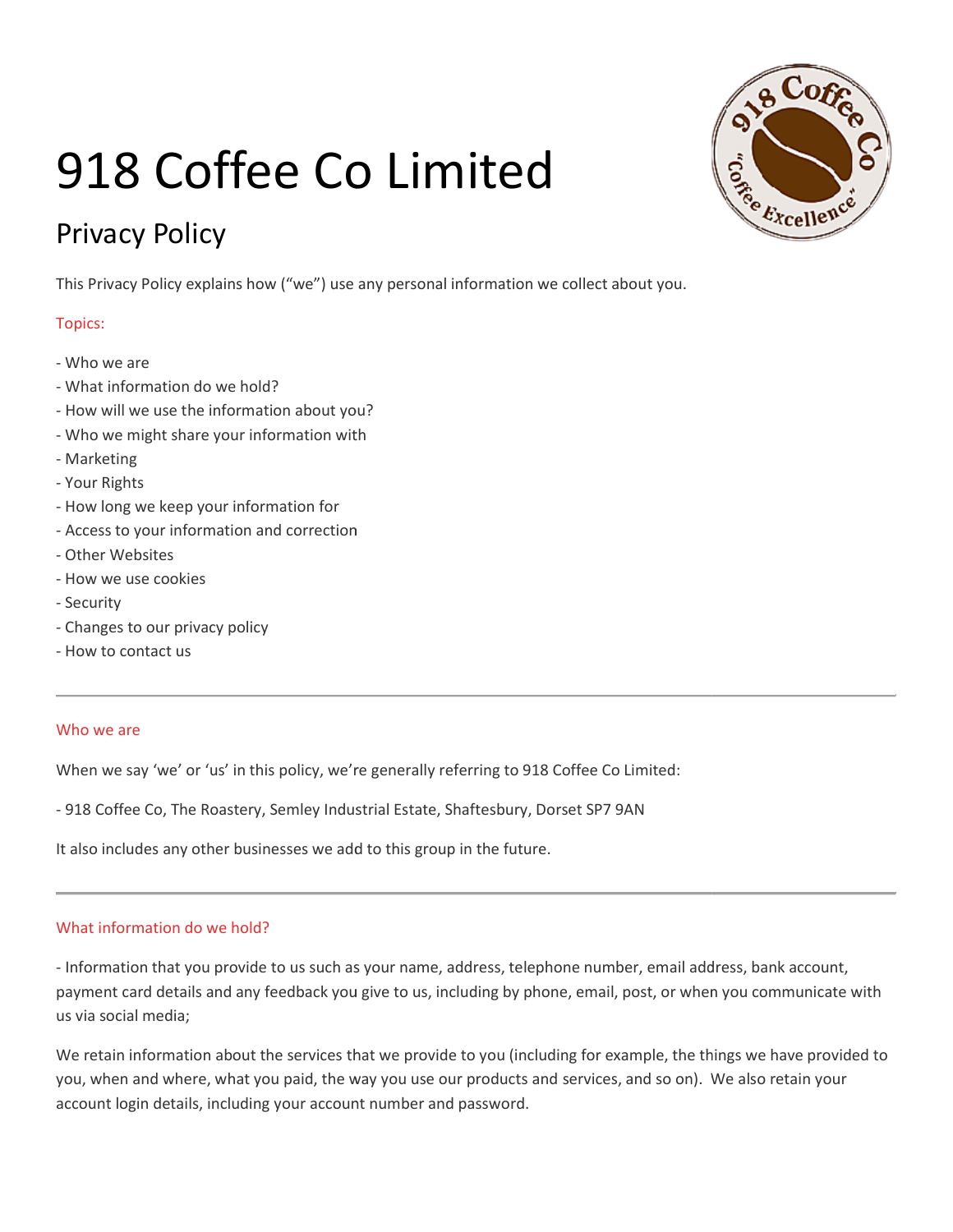As you move around our website, we will collect technical information about your visit, such as which pages you visit, how often you visit and what links you click on, the Internet protocol (IP) address used to connect your computer to the internet, your login information, browser type and version, operating system and platform.

We retain your contact details and details of the emails and other electronic communications you receive from us, including whether that communication has been opened and if you have clicked on any links within that communication. We want to make sure that our communications are useful for you, so if you don't open them or don't click on any links in them, we know we need to improve our communications with you.

We retain information from other sources such as specialist companies that provide customer information (like credit reference agencies, fraud prevention agencies, claims databases marketing and research companies) social media providers, as well as information that is publicly available.

#### How will we use the information about you?

The information we collect may be used to:

- Make available our Services and Products to you;
- Process your orders;
- Take payment from you or give you a refund;

- Personalise your website experience, for example by understanding your location or how you use our website to provide you with personalised offers;

- Help us ensure that our customers are genuine and to prevent fraud;
- Conduct market research, either ourselves or with reputable agencies;
- For statistical analysis;

- Help us understand more about you as a customer, the products and services you consume, the manner in which you consume them and how you shop on the 918 Coffee website, so we can serve you better;

- Find ways to improve our Services and websites;
- Contact you about products and services from us and other suppliers;
- Provide you with online advertising;
- Help answer your questions and solve any issues you have.

#### Who we might share your information with?

- We do not, and will not, sell any of your personal data to any third party – including your name, address, email address or financial information.

However, we may share your data with the following categories of companies as an essential part of being able to provide our services to you, as set out in this statement:

- Companies that do things to get your purchases to you, such as payment service providers, warehouses, order packers, and delivery companies

- Professional service providers, such as marketing agencies, advertising partners and website hosts, who help us run our business

- Credit reference agencies, law enforcement, leasing companies and fraud prevention agencies, so we can help tackle fraud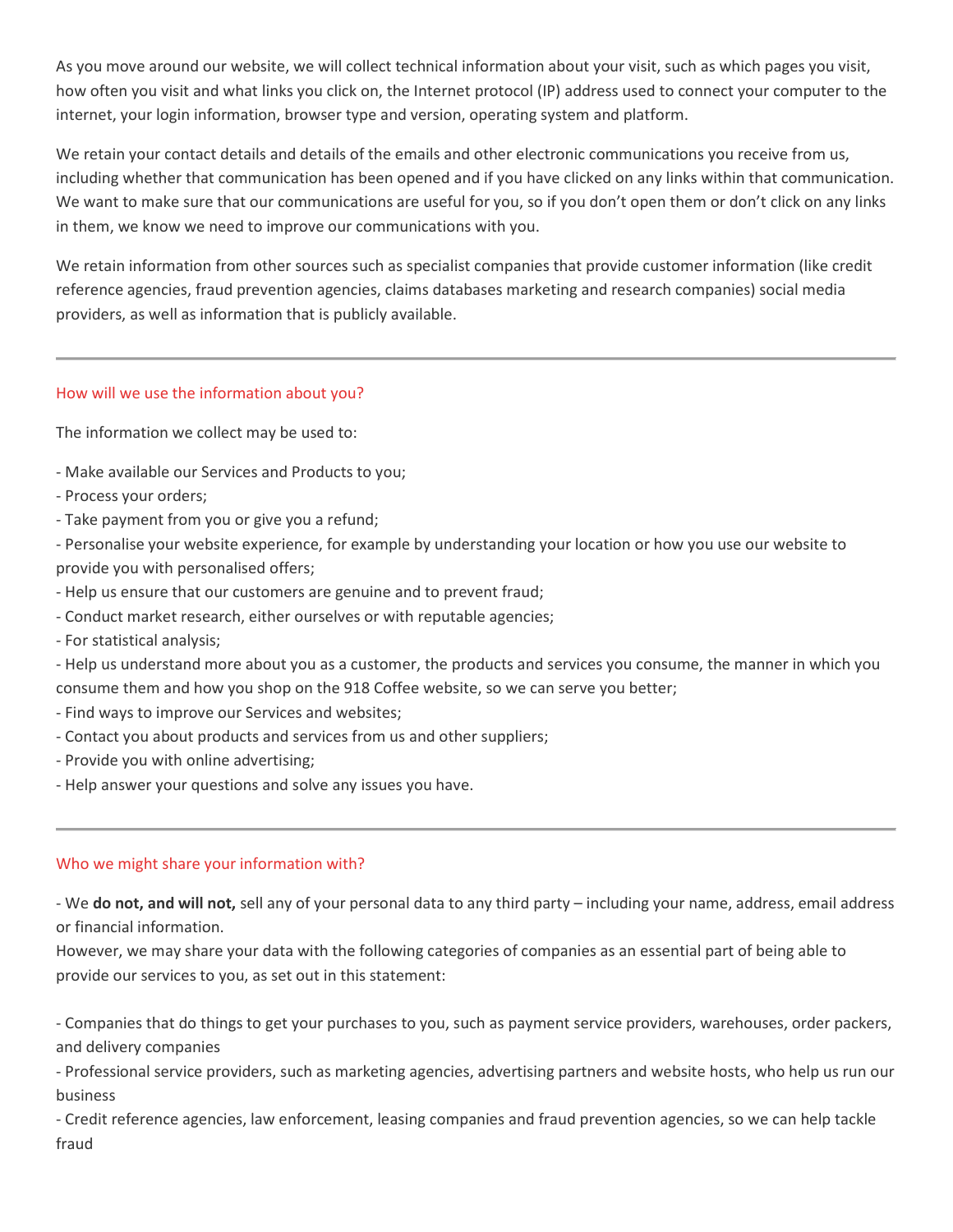#### Marketing

We would like to tell you about the great offers, ideas, products and services of 918 Coffee from time to time that we think you might be interested in. If you have said we can, we'll send you marketing messages by email, to keep you aware of what we're up to and to help you see and find our products. You can stop receiving marketing messages from us at any time.

You can do this:

- By clicking on the 'unsubscribe' link in any email
- By contacting **accounts@918coffee.com**

Once you do this, we will update your profile to ensure that you don't receive further marketing messages. Please note that it may take a few days for all our systems to be updated and you may still get messages from us while we process your request.

Stopping marketing messages will not stop service communications. Service communications can have included receipt of purchase, delivery information and information to support technical issues.

#### Your Rights

You have the right to access the personal information that we hold about you in many circumstances. This is sometimes called a 'Subject Access Request'. If we agree that we are obliged to provide personal information to you (or someone else on your behalf), we will provide it to you or them, free of charge. Before providing personal information to you or another person on your behalf, we may ask for proof of identity and sufficient information about your interactions with us that we can locate your personal information.

If any of the personal information we hold about you is inaccurate or out of date, you may ask us to correct it. If you would like to exercise these rights, please contact us as set out below.

You have the right to object to us processing your personal information if we are not entitled to use it any more, to have your information deleted if we are keeping it too long or have its processing restricted in certain circumstances. If you would like to exercise this right, please contact us as set out below.

#### How long will we keep your information for?

We will retain a record of your personal information. This is done in order to provide you with a high quality and consistent service across our group. We will always retain your personal information in accordance with law and regulation and never retain your information for longer than is necessary.

#### Other Websites

We sometimes provide you with links to other websites, but these websites are not under our control. Therefore, we will not be liable to you for any issues arising in connection with their use of your information, the website content or the services offered to you by these websites. We advise you to consult the privacy policy and terms and conditions on each website to see how each supplier may process your information.